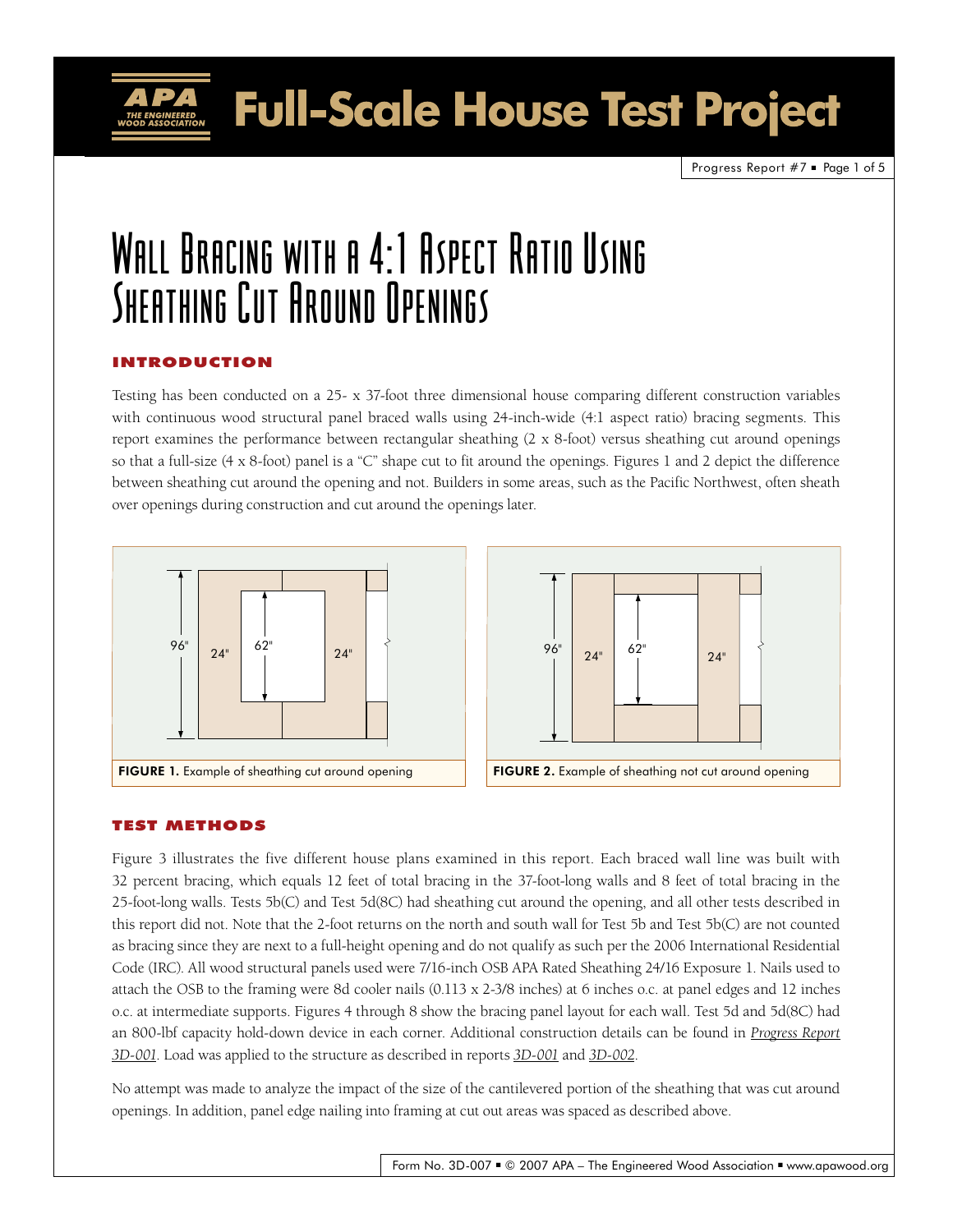

Form No. 3D-007 ■ © 2007 APA – The Engineered Wood Association ■ www.apawood.org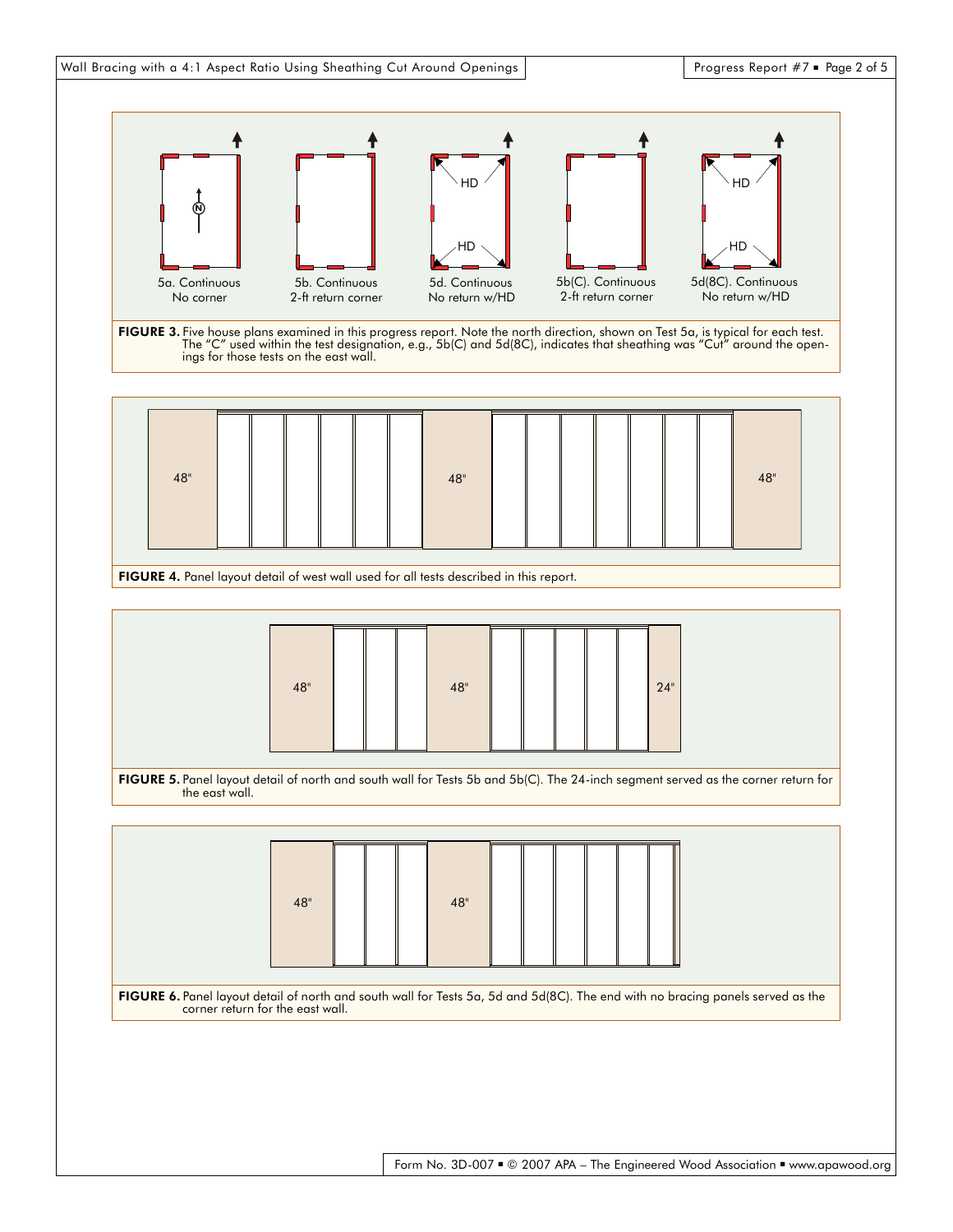

## Results

Figure 9 shows the applied load and the displacement recorded at the NE corner of the structure, where the load was applied, as shown by the arrow in Figure 3. Table 1 presents the test results. Table 2 shows the ratios between various tests.



Form No. 3D-007 ■ © 2007 APA – The Engineered Wood Association ■ www.apawood.org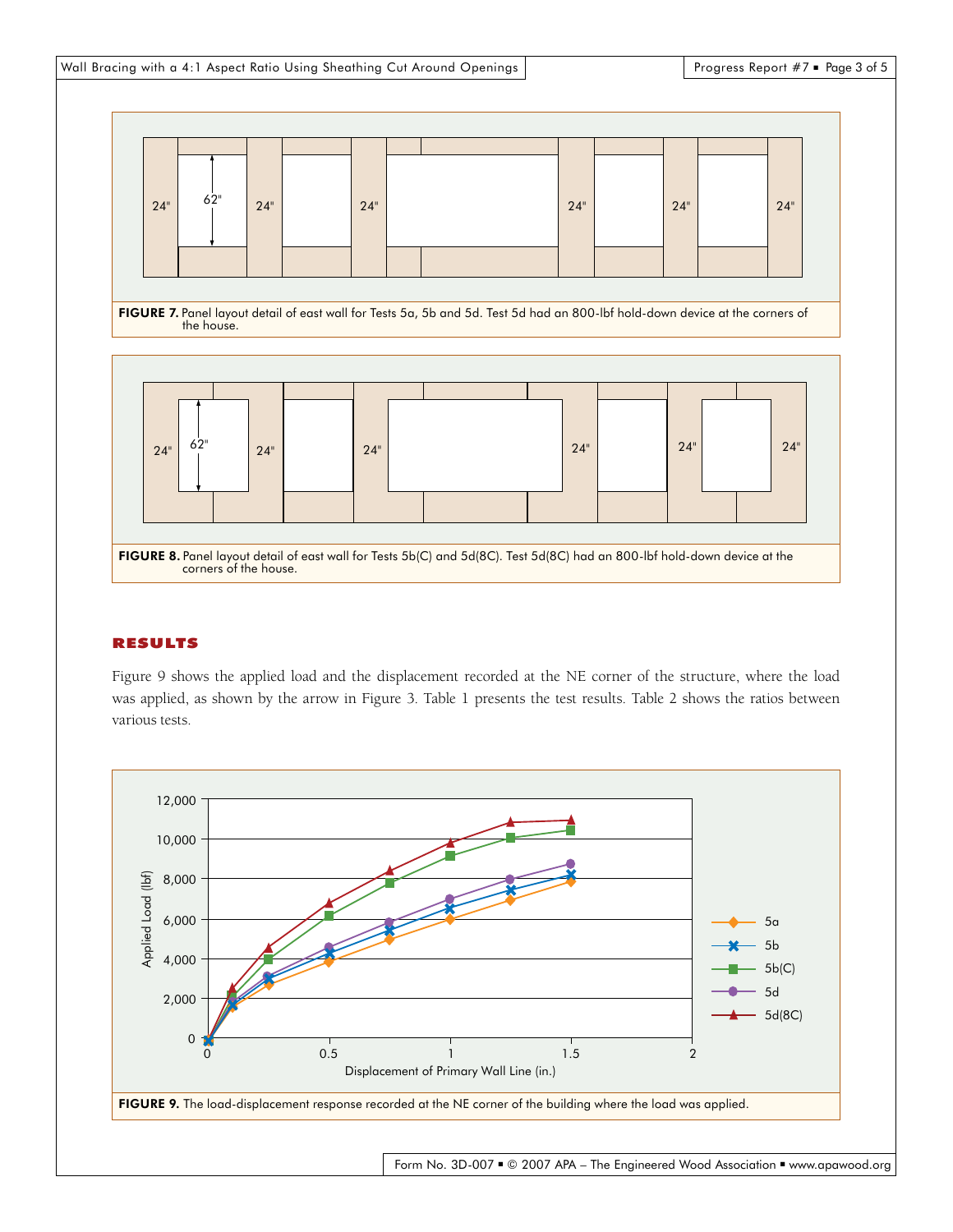#### Table 1.

| TEST RESULTS WITH LOADS RECORDED AT NE CORNER OF THE BUILDING WHERE THE LOAD WAS APPLIED |            |           |            |           |            |           |  |  |  |  |  |
|------------------------------------------------------------------------------------------|------------|-----------|------------|-----------|------------|-----------|--|--|--|--|--|
| Load (lbf) at following displacements                                                    |            |           |            |           |            |           |  |  |  |  |  |
| $0.1$ in.                                                                                | $0.25$ in. | $0.5$ in. | $0.75$ in. | $1.0$ in. | $1.25$ in. | $1.5$ in. |  |  |  |  |  |
| 1,703                                                                                    | 2,773      | 3.908     | 4,997      | 6,007     | 6.984      | 7,861     |  |  |  |  |  |
| 1.737                                                                                    | 2,933      | 4.293     | 5,463      | 6.510     | 7.447      | 8,186     |  |  |  |  |  |
| 2.149                                                                                    | 4,067      | 6,185     | 7,809      | 9.143     | 10,005     | 10,442    |  |  |  |  |  |
| 1.944                                                                                    | 3,130      | 4.561     | 5.791      | 6.953     | 7.907      | 8,689     |  |  |  |  |  |
| 2,543                                                                                    | 4.528      | 6,743     | 8,352      | 9.721     | 10.745     | 10.870    |  |  |  |  |  |
|                                                                                          |            |           |            |           |            |           |  |  |  |  |  |

#### Table 2.

#### Ratios of loads at noted displacements between the referenced tests

| Result ratio at following displacements |            |           |            |           |            |           |  |  |  |  |
|-----------------------------------------|------------|-----------|------------|-----------|------------|-----------|--|--|--|--|
| $0.1$ in.                               | $0.25$ in. | $0.5$ in. | $0.75$ in. | $1.0$ in. | $1.25$ in. | $1.5$ in. |  |  |  |  |
| 1.02                                    | 1.06       | 1.10      | 1.09       | 1.08      | 1.07       | 1.04      |  |  |  |  |
| 1.14                                    | 1.13       | 1.17      | 1.16       | 1.16      | 1.13       | 1.11      |  |  |  |  |
| 1.24                                    | 1.39       | 1.44      | 1.43       | 1.40      | 1.34       | l.28      |  |  |  |  |
| 1.31                                    | 1.45       | 1.48      | 1.44       | 1.40      | 1.36       | 1.25      |  |  |  |  |
|                                         |            |           |            |           |            |           |  |  |  |  |

The ratios in Table 2 compare the tabulated performances given in Table 1. For example, at 0.25-inch displacement, the load that Test 5b resisted divided by the load that Test 5a resisted was 1.06 (2,933/2,773 = 1.06). This means that Test 5b resisted a 6 percent higher load than Test 5a at 0.25-inch displacement.

## Conclusions

Each three-dimensional house test was conducted with equal amounts of bracing, 32 percent, with 12 feet of total bracing in the 37-foot-long wall and 8 feet of total bracing in the 25-foot-long wall. The test results support the following conclusions:

1. Test 5b with a 2-foot return corner improved performance by up to 10 percent over Test 5a that had no return corner (Test 5a).

2. The 800-lbf hold-down device in corners (Test 5d) improved performance 10 to 15 percent over Test 5a that had no hold downs.

3. Sheathing cut around the opening (Test 5b(C)) improved performance 25 to 45 percent over Test 5b that had no sheathing cut around openings.

4. Sheathing cut around the opening with hold downs (Test 5d(8C)) improved performance 25 to 50 percent over Test 5d with hold downs that had no sheathing cut around openings.